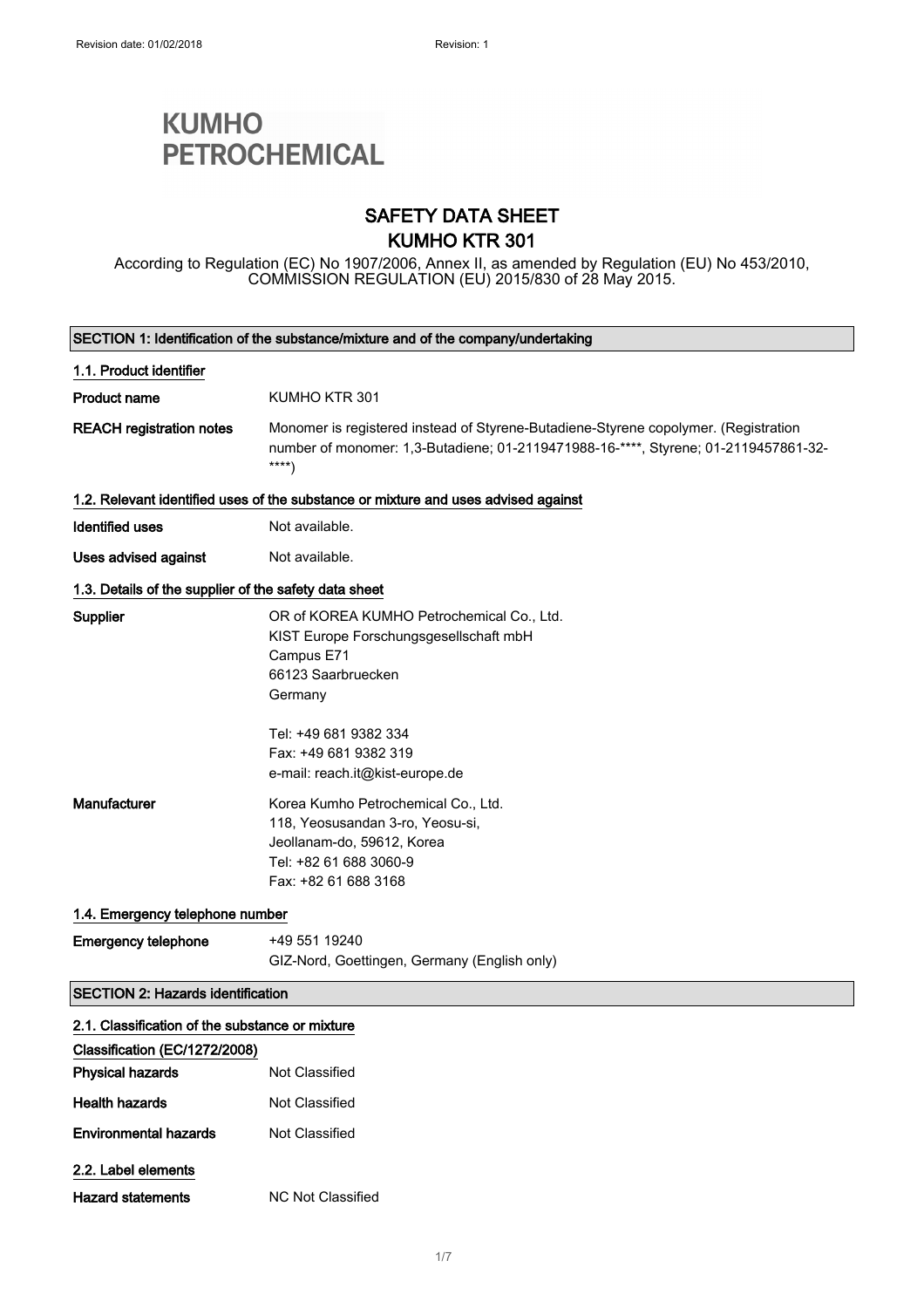### 2.3. Other hazards

| SECTION 3: Composition/information on ingredients      |                                                                                                                                                                                           |                                |
|--------------------------------------------------------|-------------------------------------------------------------------------------------------------------------------------------------------------------------------------------------------|--------------------------------|
| 3.2. Mixtures                                          |                                                                                                                                                                                           |                                |
| <b>Styrene-Butadiene Copolymer</b>                     |                                                                                                                                                                                           | 65-66%                         |
| CAS number: 9003-55-8                                  |                                                                                                                                                                                           |                                |
| Classification                                         |                                                                                                                                                                                           |                                |
| Not Classified                                         |                                                                                                                                                                                           |                                |
| Distillates (petroleum), hydrotreated heavy paraffinic |                                                                                                                                                                                           | 32-34%                         |
| CAS number: 64742-54-7                                 | EC number: 265-157-1                                                                                                                                                                      | REACH registration number: 01- |
|                                                        |                                                                                                                                                                                           | 2119484627-25-XXXX             |
| Classification                                         |                                                                                                                                                                                           |                                |
| Not Classified                                         |                                                                                                                                                                                           |                                |
| <b>Additives</b>                                       |                                                                                                                                                                                           | $1 - 2%$                       |
| CAS number: Proprietary                                | EC number: Proprietary                                                                                                                                                                    |                                |
|                                                        |                                                                                                                                                                                           |                                |
| Classification<br>Not Classified                       |                                                                                                                                                                                           |                                |
|                                                        | The full text for all hazard statements is displayed in Section 16.                                                                                                                       |                                |
| <b>SECTION 4: First aid measures</b>                   |                                                                                                                                                                                           |                                |
| 4.1. Description of first aid measures                 |                                                                                                                                                                                           |                                |
| Inhalation                                             | Move affected person to fresh air at once. When breathing is difficult, properly trained                                                                                                  |                                |
|                                                        | personnel may assist affected person by administering oxygen. Prevent blocking the airway.                                                                                                |                                |
|                                                        | Get medical attention if any discomfort continues.                                                                                                                                        |                                |
| Ingestion                                              | Give 3-4 cups of water and do not induce vomiting. If vomiting occurs, the head should be<br>kept low so that vomit does not enter the lungs. If conscious, rinse mouth with water. Never |                                |
|                                                        | give anything by mouth to an unconscious person. Get medical attention.                                                                                                                   |                                |
| Skin contact                                           | Wipe the site of contamination with a dry towel and then wash with soap. Remove                                                                                                           |                                |
|                                                        | contaminated clothing. Laundry all contaminated clothes thoroughly before reuse. If burned by<br>hot product, cool affected area immediately with cool water. Flush with flowing water of |                                |
|                                                        | shower if irritation persists. Get medical attention.                                                                                                                                     |                                |
| Eye contact                                            | Rinse immediately with plenty of water. Remove any contact lenses and open eyelids wide                                                                                                   |                                |
|                                                        | apart. Continue to rinse for at least 15 minutes. Get medical attention if necessary.                                                                                                     |                                |
|                                                        | 4.2. Most important symptoms and effects, both acute and delayed                                                                                                                          |                                |
| <b>General information</b>                             | Not available.                                                                                                                                                                            |                                |
|                                                        | 4.3. Indication of any immediate medical attention and special treatment needed                                                                                                           |                                |
| Notes for the doctor                                   | Treatment may vary with condition of victim and specifics of incident.                                                                                                                    |                                |

### SECTION 5: Firefighting measures

### 5.1. Extinguishing media

Suitable extinguishing media Extinguish with foam, carbon dioxide or dry powder. Water spray.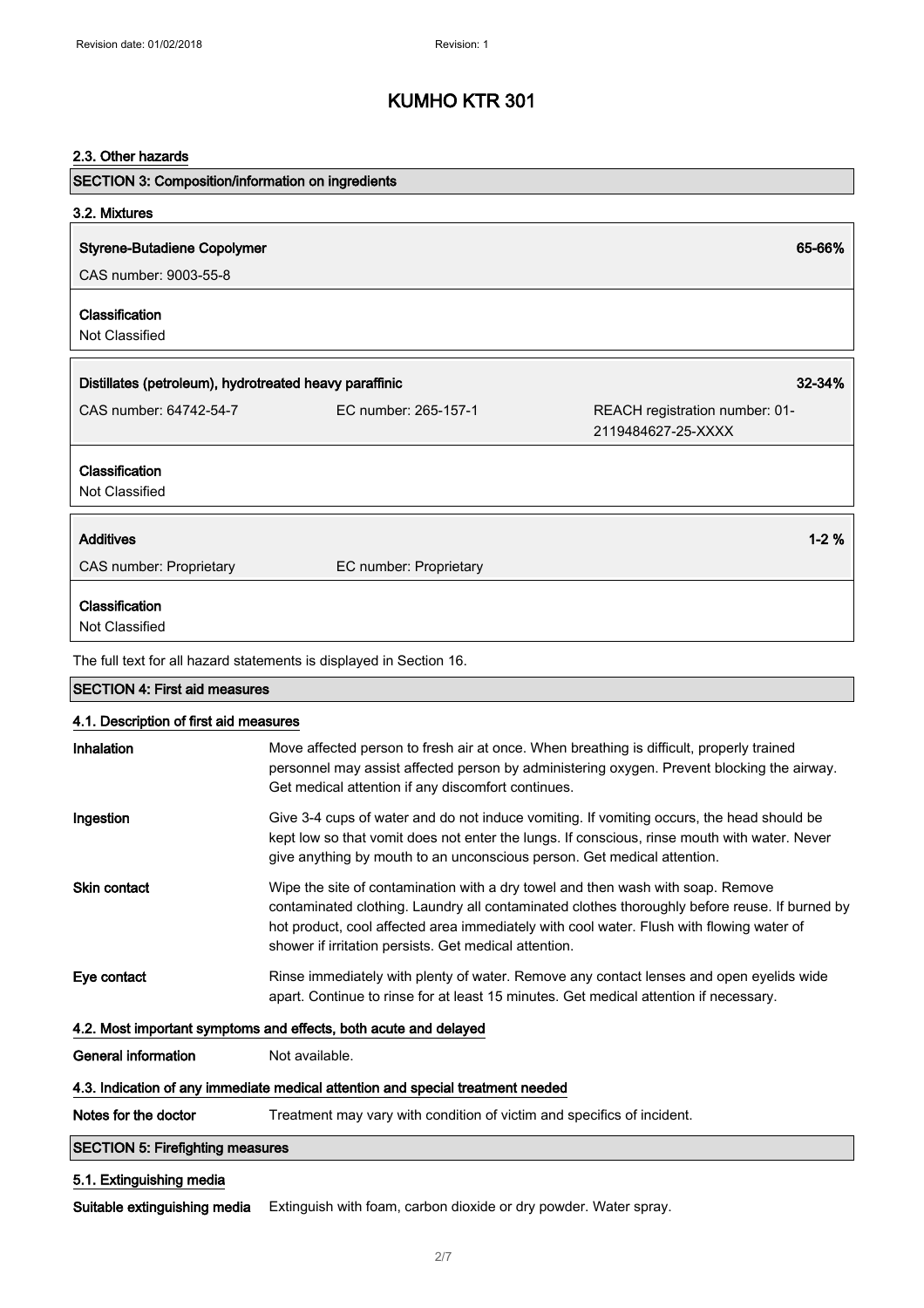| Unsuitable extinguishing<br>media                          | Water jet.                                                                                                                                                                                                                                                                                                                               |
|------------------------------------------------------------|------------------------------------------------------------------------------------------------------------------------------------------------------------------------------------------------------------------------------------------------------------------------------------------------------------------------------------------|
| 5.2. Special hazards arising from the substance or mixture |                                                                                                                                                                                                                                                                                                                                          |
| Specific hazards                                           | Forms explosive mixtures with air.                                                                                                                                                                                                                                                                                                       |
| <b>Hazardous combustion</b><br>products                    | Thermal decomposition or combustion may liberate carbon oxides and other toxic gases or<br>vapours. Oxides of carbon. Toxic gas. Smoke.                                                                                                                                                                                                  |
| 5.3. Advice for firefighters                               |                                                                                                                                                                                                                                                                                                                                          |
| Protective actions during<br>firefighting                  | Avoid generation and spreading of dust. Keep up-wind to avoid fumes. Avoid dust close to<br>ignition sources. Fight advanced or massive fires from safe distance or protected location.                                                                                                                                                  |
| Special protective equipment<br>for firefighters           | Wear appropriate protective clothing. Remove any flammable materials from the fire.                                                                                                                                                                                                                                                      |
| <b>SECTION 6: Accidental release measures</b>              |                                                                                                                                                                                                                                                                                                                                          |
|                                                            | 6.1. Personal precautions, protective equipment and emergency procedures                                                                                                                                                                                                                                                                 |
| <b>Personal precautions</b>                                | Avoid contact with skin and eyes. Avoid inhalation of dust. Take appropriate preventive<br>measures.                                                                                                                                                                                                                                     |
| 6.2. Environmental precautions                             |                                                                                                                                                                                                                                                                                                                                          |
| <b>Environmental precautions</b>                           | Avoid spreading dust or contaminated materials. Do not discharge into drains or watercourses<br>or onto the ground. If large spills, call emergency services to get advice.                                                                                                                                                              |
| 6.3. Methods and material for containment and cleaning up  |                                                                                                                                                                                                                                                                                                                                          |
| Methods for cleaning up                                    | Collect and place in suitable waste disposal containers and seal securely. Re-package the<br>dismantled rubber and reuse if possible. Avoid generation and spreading of dust. Provide<br>adequate ventilation. Collect and place in suitable waste disposal containers and seal<br>securely. For waste disposal, see Section 13.         |
| 6.4. Reference to other sections                           |                                                                                                                                                                                                                                                                                                                                          |
| Reference to other sections                                | Wear protective clothing as described in Section 8 of this safety data sheet. Collect and<br>dispose of spillage as indicated in Section 13.                                                                                                                                                                                             |
| <b>SECTION 7: Handling and storage</b>                     |                                                                                                                                                                                                                                                                                                                                          |
| 7.1. Precautions for safe handling                         |                                                                                                                                                                                                                                                                                                                                          |
| <b>Usage precautions</b>                                   | Wear protective clothing as described in Section 8 of this safety data sheet. Avoid contact with<br>skin and eyes. Avoid inhalation of dust. Avoid prolonged or repeated exposure. Protect<br>against direct sunlight. Eliminate all sources of ignition. Avoid handling which leads to dust<br>formation. Provide adequate ventilation. |
|                                                            | 7.2. Conditions for safe storage, including any incompatibilities                                                                                                                                                                                                                                                                        |
| <b>Storage precautions</b>                                 | Store in a cool and well-ventilated place. Keep container dry. Keep away from heat, sparks<br>and open flame. Store and handle in accordance with all current regulations and standards.<br>Keep container tightly sealed when not in use.                                                                                               |
| 7.3. Specific end use(s)                                   |                                                                                                                                                                                                                                                                                                                                          |
| Specific end use(s)                                        | The identified uses for this product are detailed in Section 1.2.                                                                                                                                                                                                                                                                        |
| <b>SECTION 8: Exposure Controls/personal protection</b>    |                                                                                                                                                                                                                                                                                                                                          |
| 8.1. Control parameters                                    |                                                                                                                                                                                                                                                                                                                                          |
| Occupational exposure limits                               |                                                                                                                                                                                                                                                                                                                                          |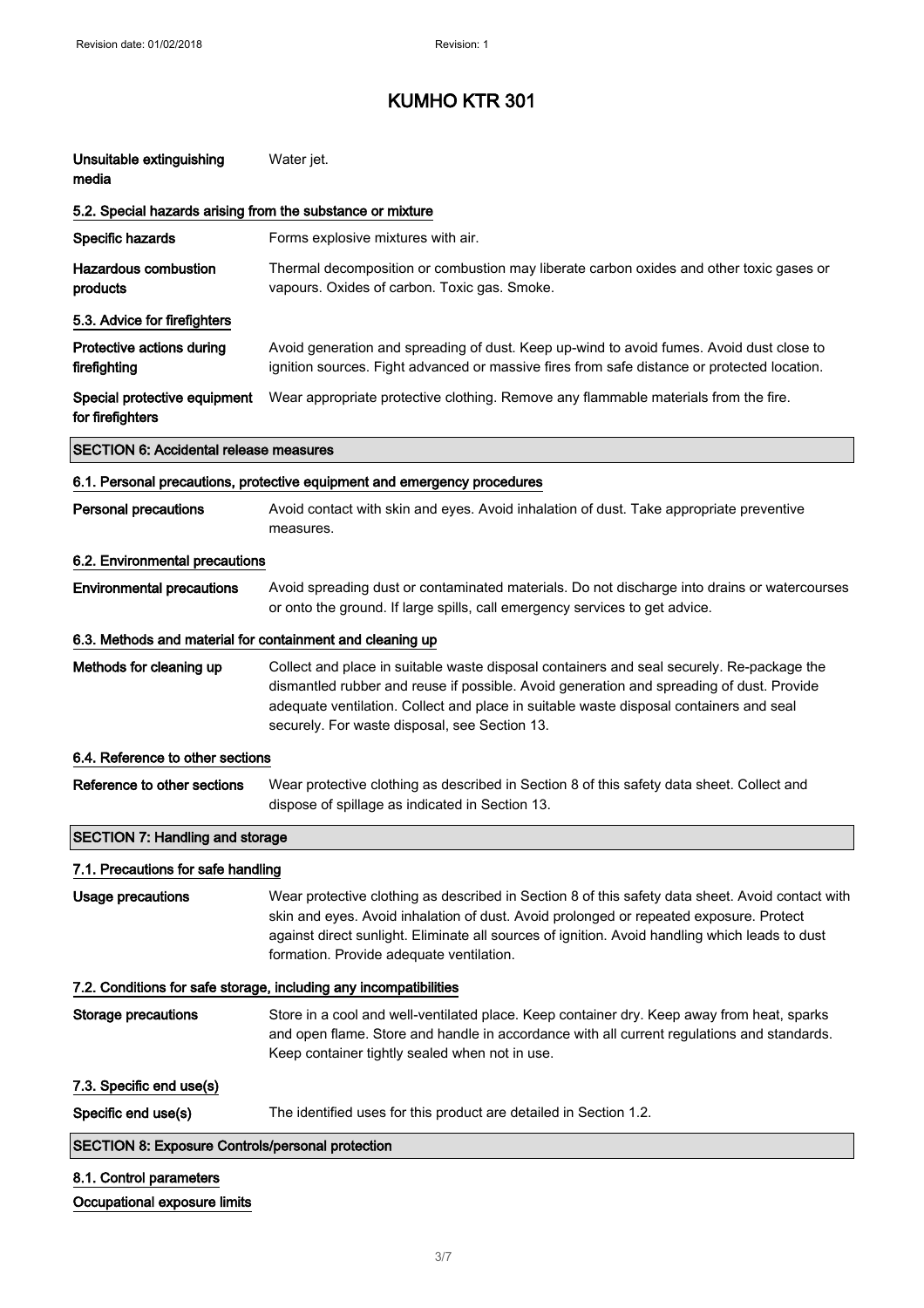### ACGIH

ጠ

### 8.2. Exposure controls

Protective equipment





| Appropriate engineering<br>controls | Provide adequate ventilation.                                                                                                                                                                                                                                                                                 |
|-------------------------------------|---------------------------------------------------------------------------------------------------------------------------------------------------------------------------------------------------------------------------------------------------------------------------------------------------------------|
| Eye/face protection                 | The following protection should be worn: Chemical splash goggles.                                                                                                                                                                                                                                             |
| Hand protection                     | Use chemical resistance gloves satisfy the standard EN 374.                                                                                                                                                                                                                                                   |
| Other skin and body<br>protection   | Wear appropriate chemical registant clothing.                                                                                                                                                                                                                                                                 |
| <b>Respiratory protection</b>       | If ventilation is inadequate, suitable respiratory protection must be worn. Wear a respirator<br>fitted with the following cartridge: High-efficiency particulate filter. Under high or unknown dust<br>concentration use self contained breating appratus or air supplied respirator with full<br>facepiece. |

### SECTION 9: Physical and Chemical Properties

| 9.1. Information on basic physical and chemical properties |                             |
|------------------------------------------------------------|-----------------------------|
| Appearance                                                 | Amorphous solid.            |
| Colour                                                     | Not available.              |
| Odour                                                      | Mild.                       |
| <b>Melting point</b>                                       | Not available.              |
| Initial boiling point and range                            | Not available.              |
| Flash point                                                | Not available.              |
| Vapour pressure                                            | Not available.              |
| Vapour density                                             | Not available.              |
| <b>Relative density</b>                                    | 0.91 - 0.97 @ $^{\circ}$ C  |
| <b>Bulk density</b>                                        | Not available.              |
| Solubility(ies)                                            | Insoluble in water.         |
| <b>Partition coefficient</b>                               | Not available.              |
| Auto-ignition temperature                                  | 400°C                       |
| <b>Decomposition Temperature</b>                           | Not available.              |
| <b>Viscosity</b>                                           | Scientifically unjustified. |
| <b>Explosive properties</b>                                | Not available.              |
| <b>Oxidising properties</b>                                | Not available.              |
| 9.2. Other information                                     |                             |
| Particle size                                              | Not available.              |
| <b>SECTION 10: Stability and reactivity</b>                |                             |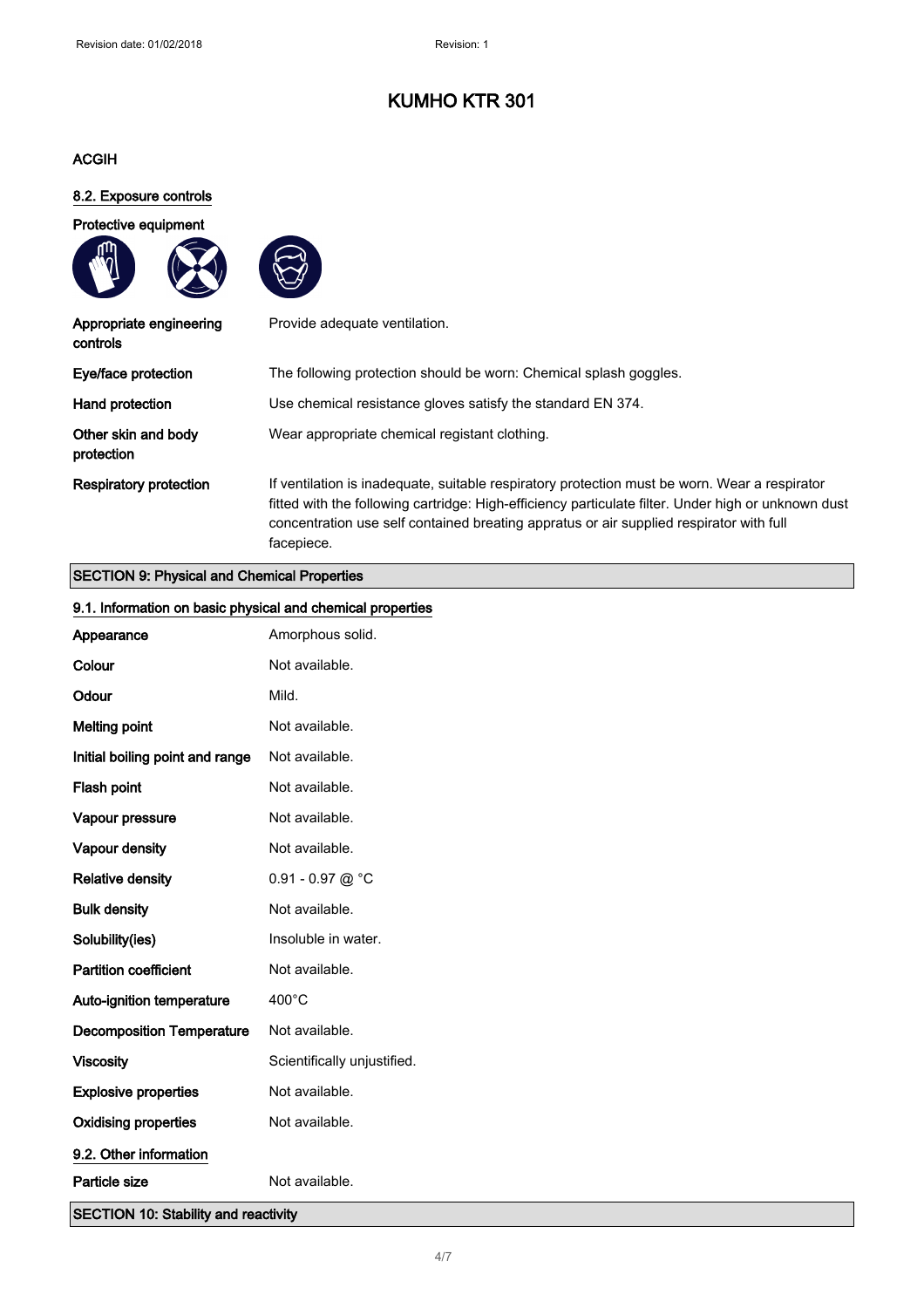| 10.1. Reactivity                                                    |                                                                                                                       |
|---------------------------------------------------------------------|-----------------------------------------------------------------------------------------------------------------------|
| <b>Reactivity</b>                                                   | Not available.                                                                                                        |
| 10.2. Chemical stability                                            |                                                                                                                       |
| <b>Stability</b>                                                    | Stable at normal ambient temperatures and when used as recommended.                                                   |
| 10.3. Possibility of hazardous reactions                            |                                                                                                                       |
| Possibility of hazardous<br>reactions                               | Will not occur. May polymerise.                                                                                       |
| 10.4. Conditions to avoid                                           |                                                                                                                       |
| <b>Conditions to avoid</b>                                          | Avoid heat, flames and other sources of ignition.                                                                     |
| 10.5. Incompatible materials                                        |                                                                                                                       |
| <b>Materials to avoid</b>                                           | Strong oxidising agents.                                                                                              |
| 10.6. Hazardous decomposition products                              |                                                                                                                       |
| Hazardous decomposition<br>products                                 | Thermal decomposition or combustion may liberate carbon oxides and other toxic gases or<br>vapours. Oxides of carbon. |
| <b>SECTION 11: Toxicological information</b>                        |                                                                                                                       |
| 11.1. Information on toxicological effects                          |                                                                                                                       |
| Acute toxicity - oral                                               |                                                                                                                       |
| Notes (oral LD <sub>50</sub> )                                      | Not available.                                                                                                        |
| Acute toxicity - dermal<br>Notes (dermal LD <sub>50</sub> )         | Not available.                                                                                                        |
| Acute toxicity - inhalation<br>Notes (inhalation LC <sub>50</sub> ) | Not available.                                                                                                        |
| Skin corrosion/irritation                                           |                                                                                                                       |
| Animal data                                                         | Erythema/eschar score: Not available. Oedema score: Not available. Not available.                                     |
| Extreme pH                                                          | Not available.                                                                                                        |
| Serious eye damage/irritation<br>Serious eye damage/irritation      | Not available.                                                                                                        |
| Germ cell mutagenicity<br>Genotoxicity - in vitro                   | Not available.                                                                                                        |
| Genotoxicity - in vivo                                              | Not available.                                                                                                        |
| Carcinogenicity<br>Carcinogenicity                                  | Not available.                                                                                                        |
| Reproductive toxicity<br>Reproductive toxicity - fertility          | Not available.                                                                                                        |
| Reproductive toxicity -<br>development                              | Not available.                                                                                                        |
| Toxicological information on ingredients.                           |                                                                                                                       |

### Styrene-Butadiene Copolymer

## **Carcinogenicity**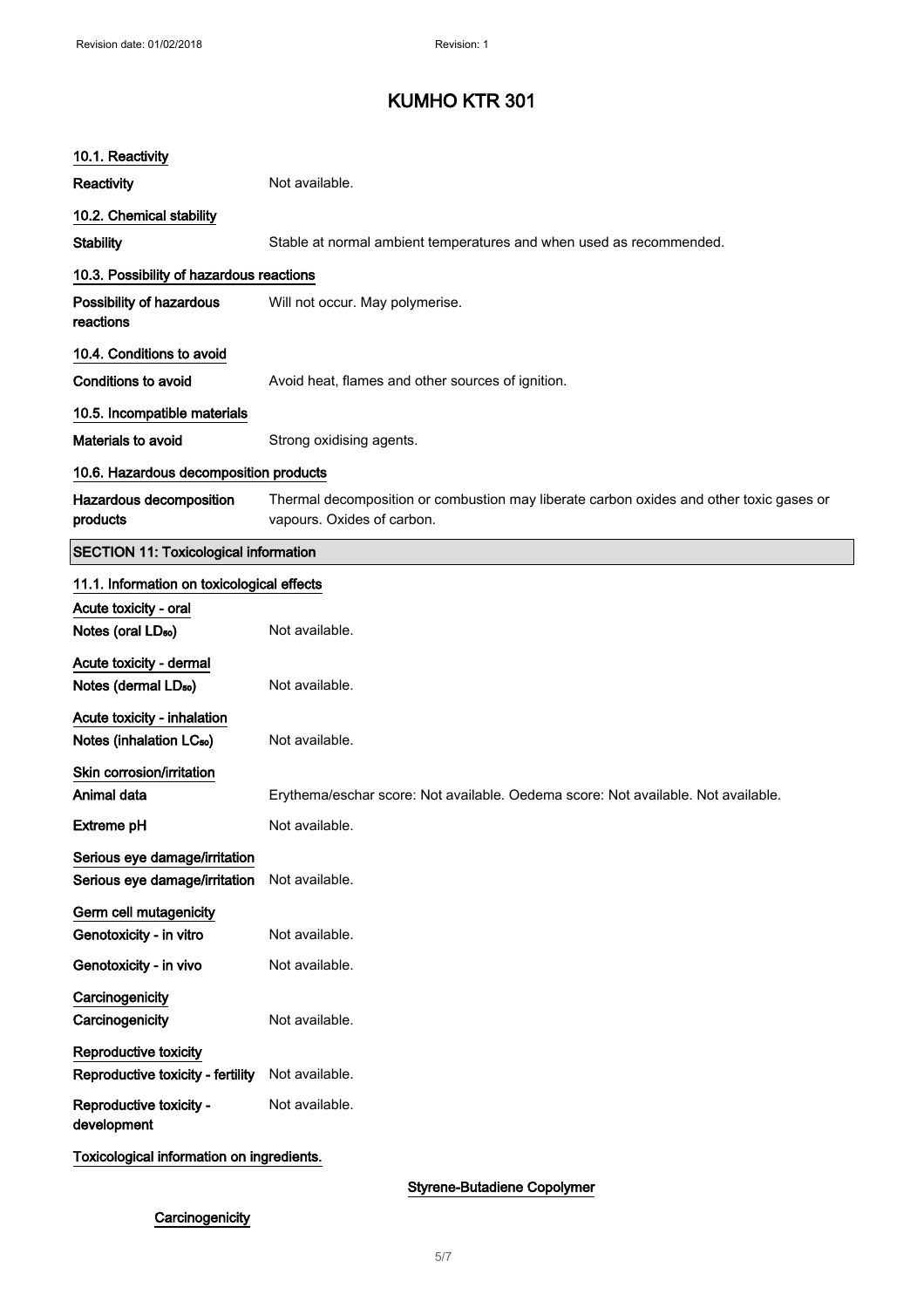| Carcinogenicity                                    | Butadiene Styrene : IARC group 3                                                                                                                                                            |
|----------------------------------------------------|---------------------------------------------------------------------------------------------------------------------------------------------------------------------------------------------|
| <b>SECTION 12: Ecological Information</b>          |                                                                                                                                                                                             |
| Ecotoxicity                                        | There are no data on the ecotoxicity of this product.                                                                                                                                       |
| 12.1. Toxicity                                     |                                                                                                                                                                                             |
| Acute toxicity - fish                              | Not available.                                                                                                                                                                              |
| Acute toxicity - aquatic<br>invertebrates          | Not available.                                                                                                                                                                              |
| Acute toxicity - aquatic plants                    | Not available.                                                                                                                                                                              |
| Acute toxicity -<br>microorganisms                 | Not available.                                                                                                                                                                              |
| Acute toxicity - terrestrial                       | Not available.                                                                                                                                                                              |
| Chronic toxicity - fish early life<br>stage        | Not available.                                                                                                                                                                              |
| Short term toxicity - embryo<br>and sac fry stages | Not available.                                                                                                                                                                              |
| Chronic toxicity - aquatic<br>invertebrates        | Not available.                                                                                                                                                                              |
| 12.2. Persistence and degradability                |                                                                                                                                                                                             |
| Persistence and degradability No data available.   |                                                                                                                                                                                             |
| 12.3. Bioaccumulative potential                    |                                                                                                                                                                                             |
| <b>Bioaccumulative potential</b>                   | No data available on bioaccumulation.                                                                                                                                                       |
| <b>Partition coefficient</b>                       | Not available.                                                                                                                                                                              |
| 12.4. Mobility in soil                             |                                                                                                                                                                                             |
| Surface tension                                    | Scientifically unjustified.                                                                                                                                                                 |
| 12.5. Results of PBT and vPvB assessment           |                                                                                                                                                                                             |
| Results of PBT and vPvB<br>assessment              | Not available.                                                                                                                                                                              |
| 12.6. Other adverse effects                        |                                                                                                                                                                                             |
| Other adverse effects                              | Not available.                                                                                                                                                                              |
| <b>SECTION 13: Disposal considerations</b>         |                                                                                                                                                                                             |
| 13.1. Waste treatment methods                      |                                                                                                                                                                                             |
| <b>General information</b>                         | Dispose of contents/containers in accordance with local/regional/national/international<br>regulations. Contact a licensed professional waste disposal service to dispose of this material. |
| <b>SECTION 14: Transport information</b>           |                                                                                                                                                                                             |
| General                                            | The product is not covered by international regulations on the transport of dangerous goods<br>(IMDG, IATA, ADR/RID).                                                                       |
| 14.1. UN number                                    |                                                                                                                                                                                             |

Not a dangerous goods.